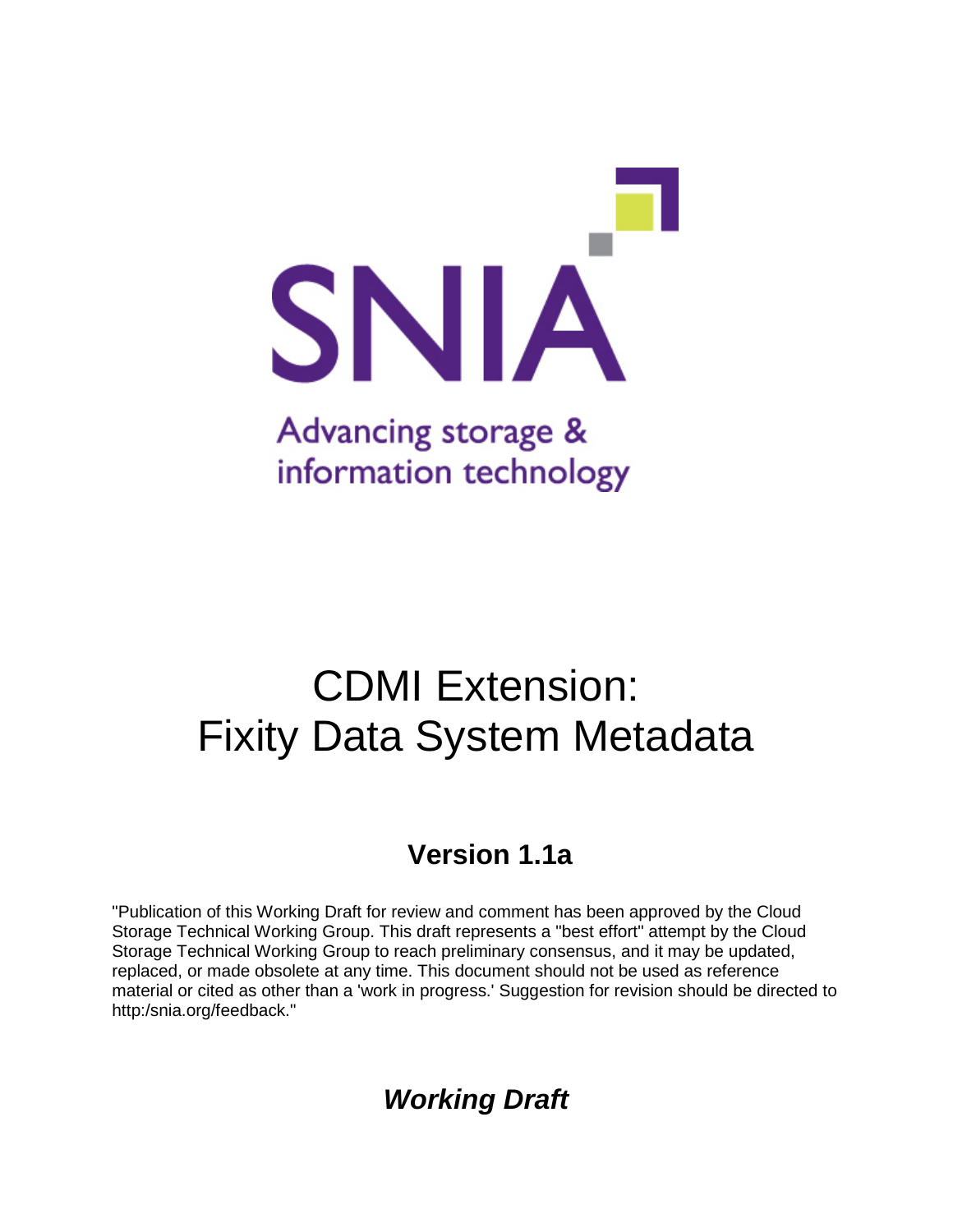### **Revision History**

| Date       | <b>Version</b> | Bv                                | <b>Comments</b>                                                                                                                              |
|------------|----------------|-----------------------------------|----------------------------------------------------------------------------------------------------------------------------------------------|
| 08-28-2014 | 1.1a           | Marie McMinn.<br>Cloud TWG Editor | New version of Fixity Data System Metadata<br>extension created for the CDMI 1.1.0 revision of the<br>standard. Derived from the 1.0d draft. |

The SNIA hereby grants permission for individuals to use this document for personal use only, and for corporations and other business entities to use this document for internal use only (including internal copying, distribution, and display) provided that:

- Any text, diagram, chart, table, or definition reproduced shall be reproduced in its entirety with no alteration, and,
- Any document, printed or electronic, in which material from this document (or any portion hereof) is reproduced shall acknowledge the SNIA copyright on that material, and shall credit the SNIA for granting permission for its reuse.

Other than as explicitly provided above, you may not make any commercial use of this document, sell any excerpt or this entire document, or distribute this document to third parties. All rights not explicitly granted are expressly reserved to SNIA.

Permission to use this document for purposes other than those enumerated above may be requested by e-mailing tcmd@snia.org. Please include the identity of the requesting individual and/or company and a brief description of the purpose, nature, and scope of the requested use.

Copyright © 2014 Storage Networking Industry Association.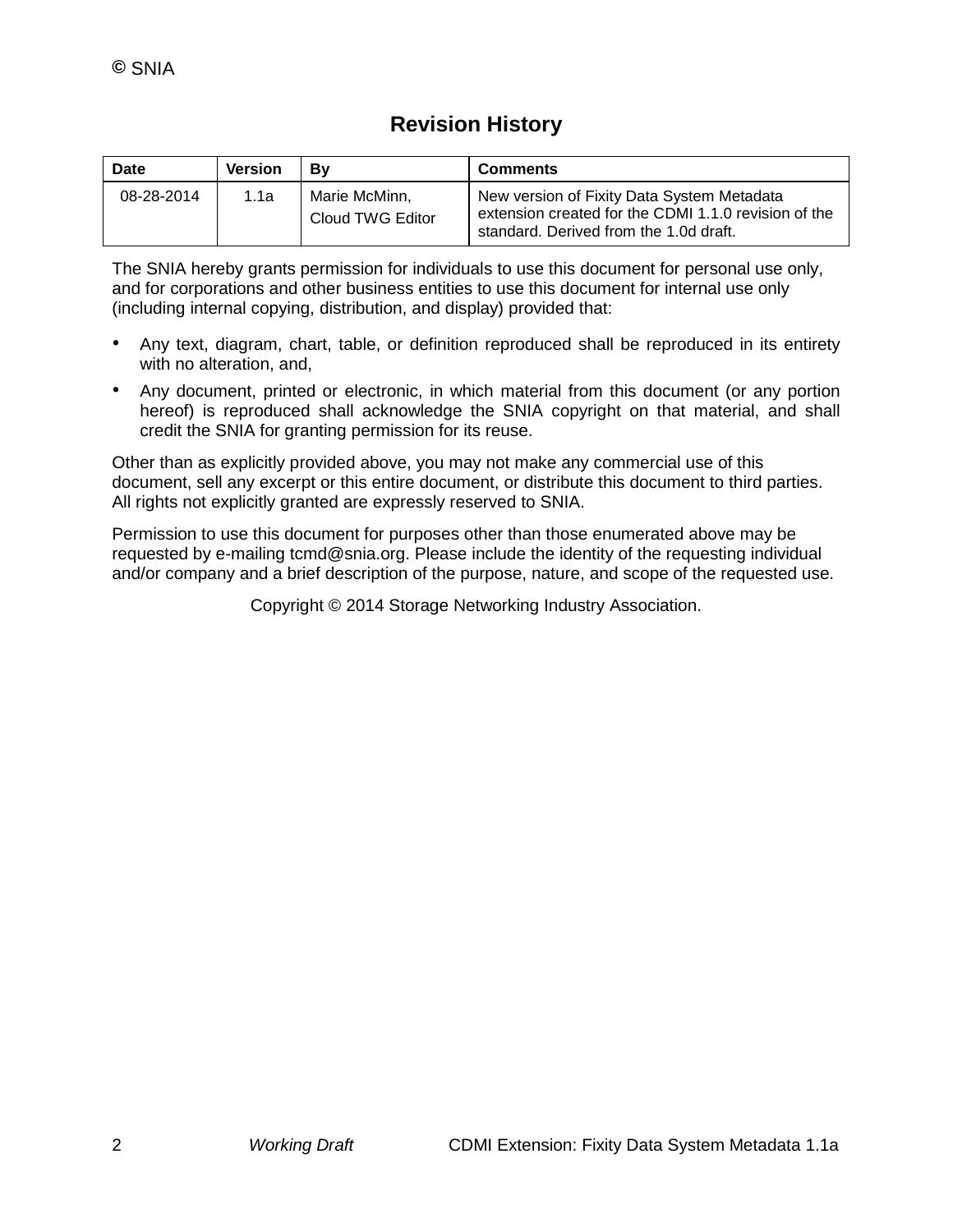## **CDMI Extension: Fixity Data System Metadata**

#### **Overview**

CDMI clients may need to specify how frequently a cloud storage system verifies the integrity (known as "fixity" in the archival space) of stored objects. Clients also may need to determine when the last time the fixity of an object was verified to determine if an object is at risk and to determine policy decisions.

This extension defines two new metadata items: a data system metadata item that allows a client to request when fixity is verified and two storage system metadata items that indicates the last time when fixity was verified

This extension only defines the interface and does not define how the system verifies fixity. It is anticipated that vendors may have proprietary internal mechanisms for verifying fixity, or they may rely on the cdmi\_hash or a digital signature of the object. Further extensions to allow a client to discover and request specific methods of fixity verification are anticipated but not included in this extension.

#### **Changes to CDMI 1.1.0:**

#### **1) Insert into 12.1.2 Storage System Metadata Capabilities, Table 100 - Capabilities for Storage System Metadata**

| <b>Capability</b>     | Type               | <b>Definition</b>                                                                                                                                                                                                   |
|-----------------------|--------------------|---------------------------------------------------------------------------------------------------------------------------------------------------------------------------------------------------------------------|
| cdmi_fixity_state     | <b>JSON String</b> | If present and "true", this capability indicates that the cloud<br>storage system supports fixity system metadata that<br>indicates the authenticity of the object according to the last<br>fixity check performed. |
| cdmi_fixity_lastcheck | <b>JSON String</b> | If present and "true", this capability indicates that the cloud<br>storage system supports fixity system metadata that<br>indicates the last time that the fixity of an object was<br>verified by the system.       |

#### **2) Insert into 12.1.3 Data System Metadata Capabilities, Table 102 - Capabilities for Data System Metadata**

| <b>Capability Name</b> | Type               | <b>Definition</b>                                                                                                                                                                                                   |
|------------------------|--------------------|---------------------------------------------------------------------------------------------------------------------------------------------------------------------------------------------------------------------|
| cdmi_fixity_maxage     | <b>JSON String</b> | If present and "true", this capability indicates that the cloud<br>storage system shall support performing fixity verification<br>when the time since the last fixity verification exceeds a<br>requested duration. |